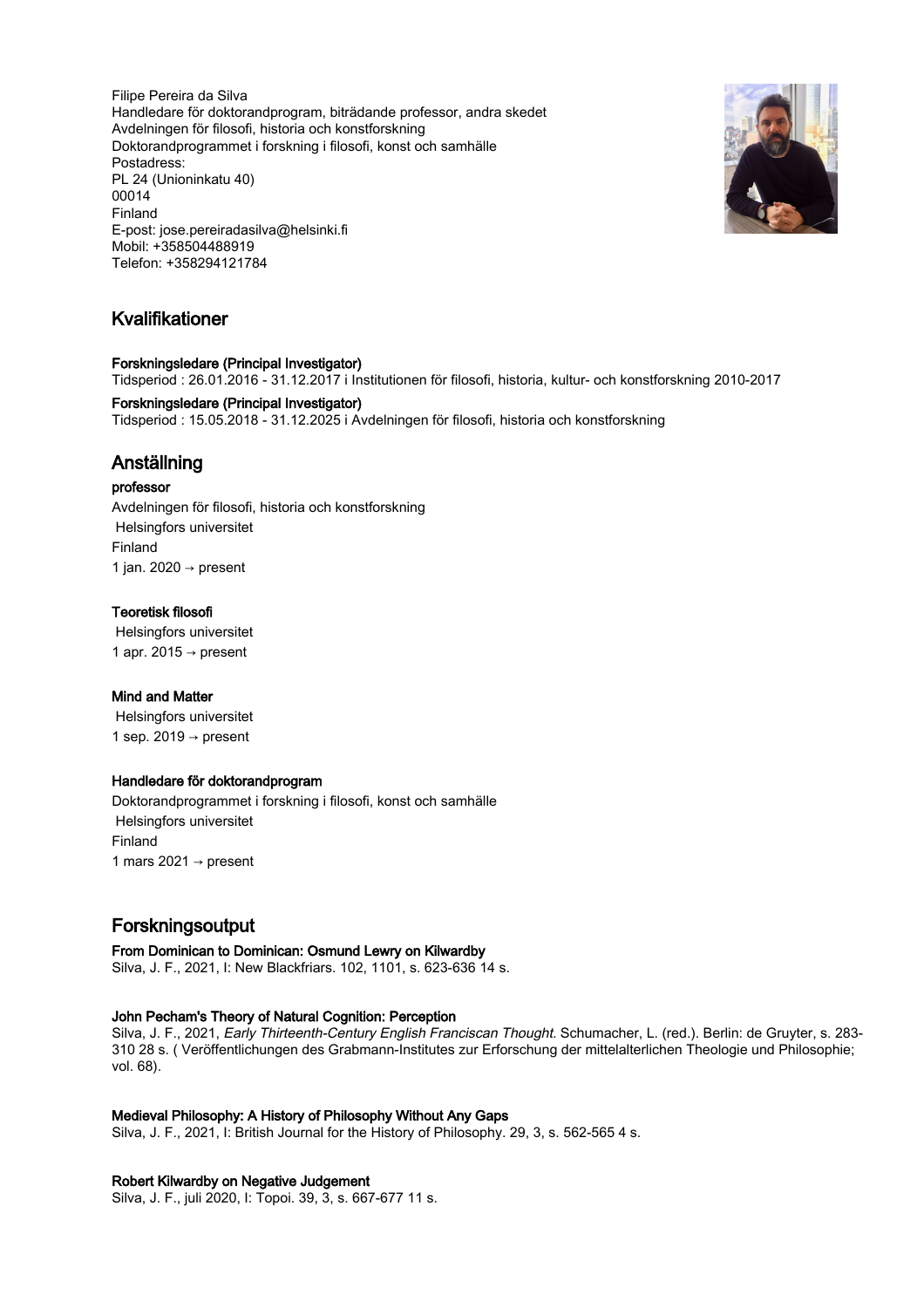#### Robert Kilwardby

Silva, J. F., 17 juni 2020, Oxford University Press. 320 s. (Great Medieval Thinkers)

## Activity, Judgment, and Recognition in Nicole Oresme's Philosophy of Perception

Silva, J. F., 2020, Philosophical Problems in Sense Perception.: Testing the Limits of Aristotelianism. Bennett, D. & Toivanen, J. (red.). Springer-Verlag, s. 239-253 15 s. (Studies in the History of Philosophy of Mind).

#### From Agent to Active Sense: Was there an Augustinianism-Averroisant?

Silva, J. F., 2020, Active Cognition: Challenges to an Aristotelian Tradition, Decaix, V. & Mora Marquez, A. M. (red.). Springer-Verlag, s. 79-101 23 s.

#### How Modular Are Medieval Cognitive Theories?

Silva, J. F., 2020, Cognitive Sciences and Medieval Studies. : An Introduction. Dresvina, J. & Blund, V. (red.). University of Wales Press

#### Stop Making Sense(s): Some late medieval and very late medieval views on faculty psychology

Silva, J. F., 2020, The Internal Senses in the Aristotelian Tradition. Fink, J. & Mousavian, S. (red.). Springer-Verlag, s. 45- 67 23 s.

## Assimilation and Representation in Medieval Theories of Cognition

Silva, J. F. (red.) & Thomsen Thörnqvist, C. (red.), 2019, 3-4 red. Brill . (Vivarium)

#### Blasius of Parma on the Activity of Sense

Silva, J. F., 2019, La Philosophie de Blaise de Parme: Physique, psychologie, éthique. Biard, J. & Robert, A. (red.). SISMEL EDIZIONI DEL GALLUZZO, Vol. 96. s. 247-270 24 s. (Micrologus Library; nr. 96).

#### General Introduction

Silva, J. F. & Glenney, B., 2019, The Senses and the History of Philosophy. Silva, J. F. & Glenney, B. (red.). London and New York: Routledge, 19 s. (Rewriting the History of Philosophy).

#### Introduction: Assimilation and Representation in Medieval Theories of Cognition

Silva, J. F. & Thomsen Thörnqvist, C., 2019, I: Vivarium. 57, 3-4, s. 223-243 21 s.

## Perceptual Errors in Late Medieval Philosophy

Silva, J. F. & Toivanen, J., 2019, The Senses and the History of Philosophy. Glenney, B. & Silva, J. F. (red.). London and New York: Routledge, s. 106-130 25 s. (Rewriting the History of Philosophy).

#### The Chameleonic Mind: The activity versus the actuality of perception

Silva, J. F., 2019, Medieval Perceptual Puzzles: Theories of Sense Perception in the 13th and 14th Centuries. Baltuta, E. (red.). Leiden: Brill , s. 38-72 35 s. (Investigating Medieval Philosophy; vol. 13).

## The Senses and the History of Philosophy

Silva, J. F. (red.) & Glenney, B. (red.), 2019, London and New York: Routledge.

#### Intentionality in Medieval Augustinianism

Silva, J. F., 2018, I: Phänomenologische Forschungen. s. 25-43 19 s.

#### Nicholas of Cusa on Rational Perception

Kny, C. & Silva, J. F., 2018, I: Bulletin de philosophie médiévale. 59, s. 177-213 37 s.

Robert Kilwardby: Notule libri Priorum, critical edition and translation by Paul Thom and John Scott (Auctores Britannici Medii Aevi 23) [Book review]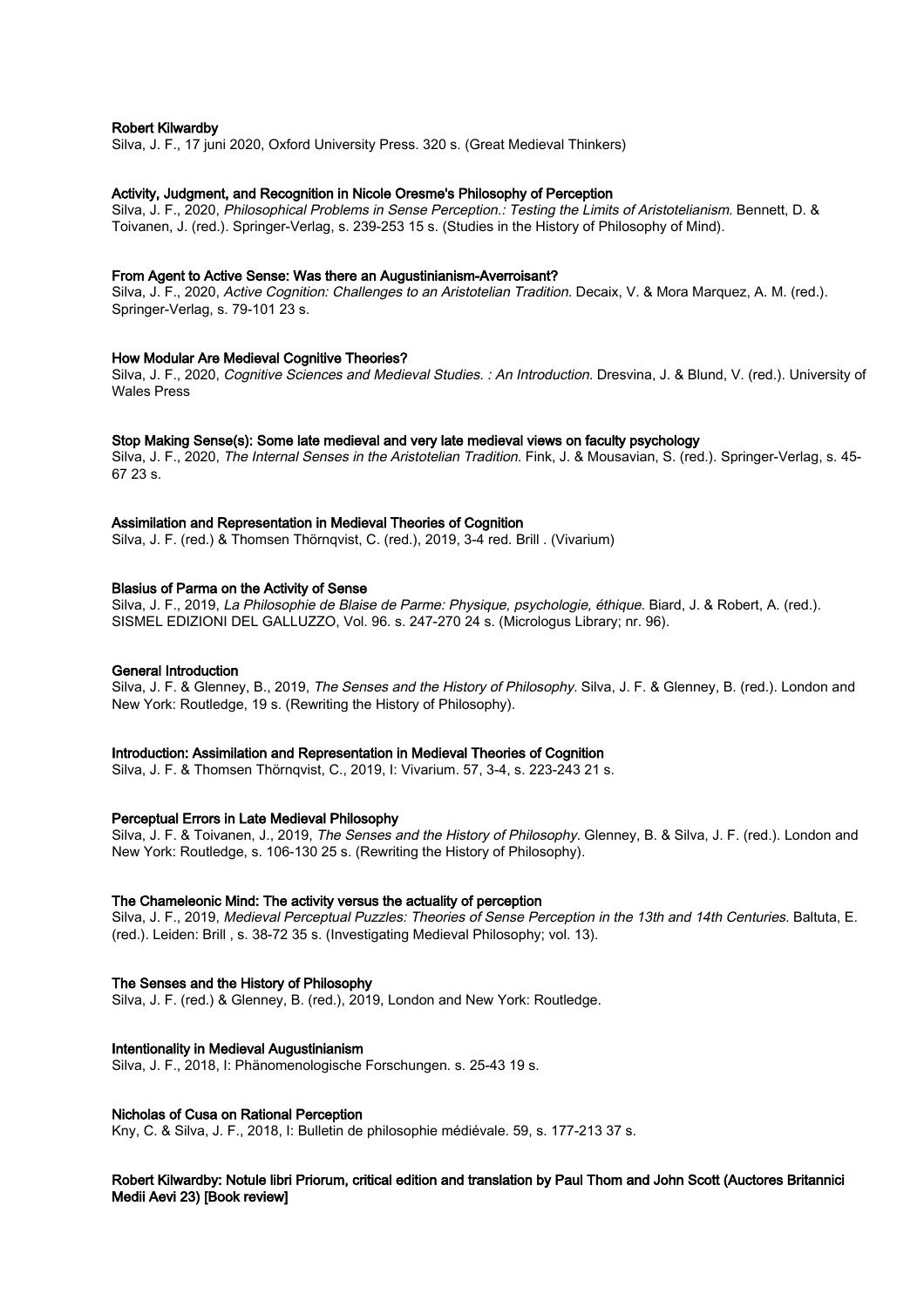Silva, J. F., 29 aug. 2017, I: History and Philosophy of Logic. s. 1-3

#### Alchemy & algorithms: perspectives on the philosophy and history of open science

Tolonen, M. S., Lahti, L., Silva, J. F., Laine, M-P. & Lähteenoja, V. E., 2017, I: Research Ideas and Outcomes. 3, 11 s., e13593.

#### As Orações de Sapiência na Universidade Portuguesa do século XVI

Silva, J. F., 2017, I: Mediaevalia. Textos e Estudos. 27, 2008, s. 139-158 20 s.

#### Havainnon ja kognition rajoilla: Haastattelussa Josefa Toribio

Silva, J. F. & Roinila, M. (Översättare), 2017, I: Niin & näin : filosofinen aikakauslehti. 24, 3 (94), s. 60-67 8 s.

### Havaitsemisen ongelmista: huomioita johdannoksi

Silva, J. F., 2017, I: Niin & näin : filosofinen aikakauslehti. 24, 3 (94), s. 59 1 s.

#### Internalismi, eksternalismi ja keskiaikainen havaintofilosofia

Silva, J. F. & Tolvanen, J., 2017, I: Niin & näin : filosofinen aikakauslehti. 24, 3 (94), s. 79-89 11 s.

#### Perception and Dualism

Silva, J. F., 2017, Catania: Edizioni CUECM. 29 s.

#### **Perceptiveness**

Silva, J. F., 2017, I: Supplementary volume - Aristotelian Society. XCI, s. 43-61

#### Perceptual Judgement in Late Medieval Perspectivist Psychology

Silva, J. F., 2017, I: Filosoficky Casopis. s. 29-60 32 s.

#### Tunteiden luonne ja autenttisuus

Alho, K. & Silva, J. F., mars 2016, I: Psykologia. 51, 1, s. 75-76 2 s.

### Self-Awareness and Perception in Augustinian Epistemology

Silva, J. F., 2016, Subjectivity and Selfhood in Medieval and Early Modern Philosophy. Kaukua, J. & Ekenberg, T. (red.). Springer, s. 157-179 23 s.

#### Havaitsemisesta

Pereira da Silva, J. F., mars 2015, I: Tahiti : taidehistoria tieteenä. 2015, 2

#### Neuroscience, Neurophilosophy, and Pragmatism: Brains at Work with the World

Silva, J. F. & Alho, K., 2015, I: Transactions of the Charles S. Peirce Society. 51, 3, s. 389-393 5 s.

## What Source: Textbook or Original Text? The Use of Florilegia by Robert Kilwarddby

Silva, J. F., 2015, Les Auctoritates Aristotelis, Leur utilisation et leur influence chez les auteurs médiévaux: État de la question 40 ans après la publication. Hamesse, J. & Meirinhos, J. (red.). Barcelona-Madrid: Brepols, s. 39-49 11 s. (textes et études du Moyen âge; vol. 83).

## Active Perception in the History of Philosophy: From Plato to Modern Philosophy

Pereira da Silva, J. F. (red.) & Yrjönsuuri, M. (red.), 2014, Springer. 293 s. (Studies in the History of Philosophy of Mind)

## Augustine on Active Perception

Pereira da Silva, J. F., 2014, Active Perception in the History of Philosophy: From Plato to Modern Philosophy. Silva, J. F. & Yrjönsuuri, M. (red.). Springer, Vol. 14. 20 s.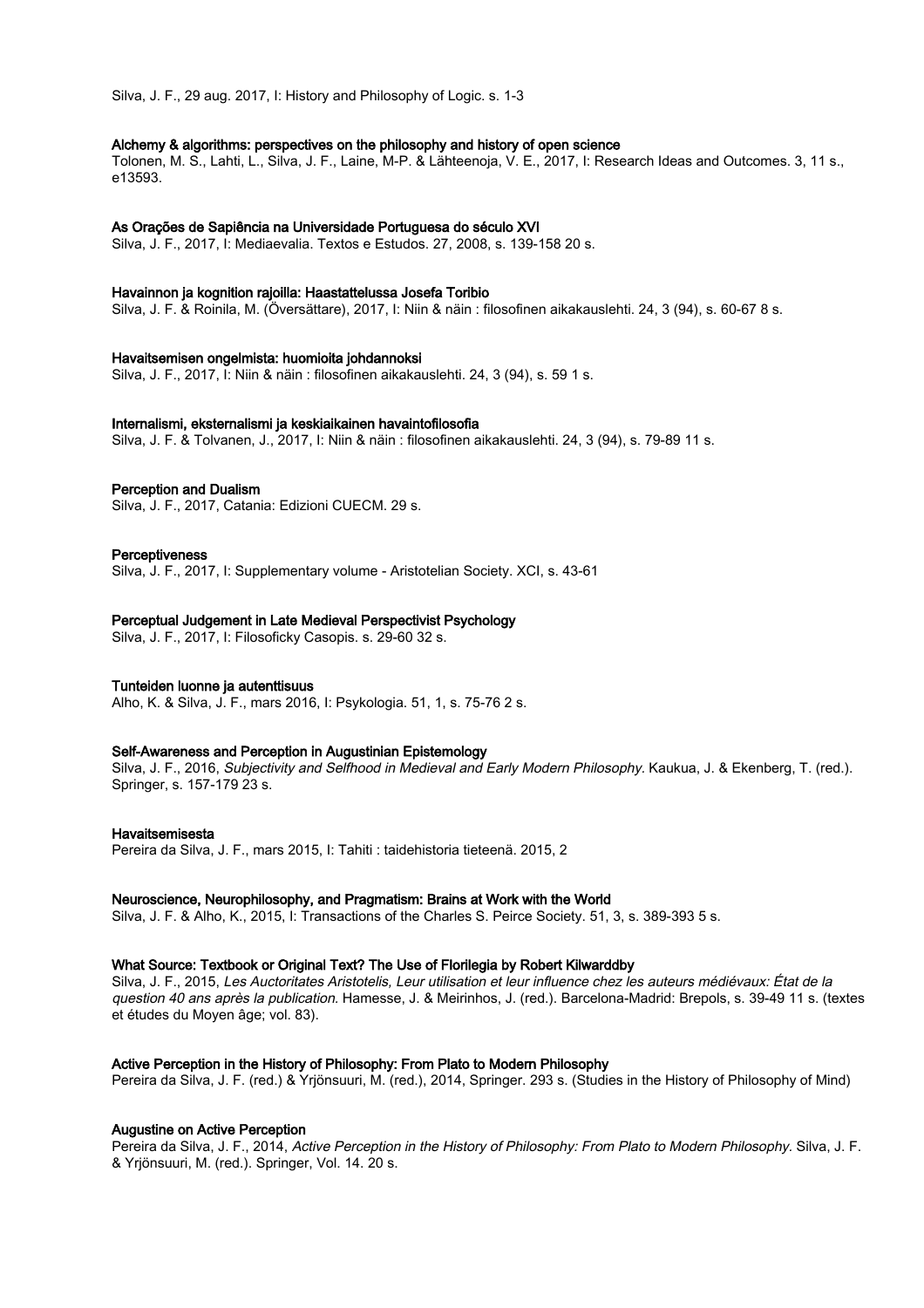## Medieval Theories of Active Perception: An Overview

Pereira da Silva, J. F., 2014, Active Perception in the History of Philosophy: From Plato to Modern Philosophy. Silva, J. F. & Yrjönsuuri, M. (red.). Springer, Vol. 14. 30 s.

#### Potentially Human? Aquinas on Aristotle on Human Generation

Pereira da Silva, J. F., 2014, I: British Journal for the History of Philosophy. 23, 1, s. 3-21

#### The World as a Stereogram

Pereira da Silva, J. F. & Yrjönsuuri, M., 2014, Active Perception in the History of Philosophy: From Plato to Modern Philosophy. Silva, J. F. & Yrjönsuuri, M. (red.). Springer, Vol. 14. 7 s.

#### Robert Kilwardby on the Theory of the Soul and Epistemology

Pereira da Silva, J., 2013, A Companion to the Philosophy of Robert Kilwardby. Lagerlund, H. & Thom, P. (red.). Leiden: Brill , s. 275-313 39 s. (Brill's Companions to the Christian Tradition; nr. 37).

#### The Dictatorship of Failure: On the Economics and Politics of Discipline

Pereira da Silva, J. & Lorite Escorihuela, A., 2013, I: COLLeGIUM : Studies across disciplines in the humanities and social sciences. 14, s. 1-25

#### Robert Kilwardby

Pereira da Silva, J., 17 apr. 2012, Stanford Encyclopedia of Philosophy. Zalta, E. (red.). Stanford, Calif.: Stanford university

## Robert Kilwardby on the Human Soul: Plurality of Forms and Censorship in the Thirteenth Century

Pereira da Silva, J., 2012, Leiden: Brill . 313 s.

#### Robert Kilwardby

Pereira da Silva, J., 2011, Encyclopedia of Medieval Philosophy: Philosophy Between 500 and 1500. Lagerlund, H. (red.). Dordrecht: Springer, s. 1148-1153 6 s.

#### Alma humana e pluralismo de formas em Roberto Kilwardby

Pereira da Silva, J., 2010, I: Revista Filosófica de Coimbra. 19, 37, s. 105-148

### The Active Nature of the Soul in Sense Perception: Robert Kilwardby and Peter Olivi

Pereira da Silva, J. & Toivanen, J., 2010, I: Vivarium. 48, 3-4, s. 245-278

## Agostinho, Anselmo e Kilwardby sobre a linguagem mental

Pereira da Silva, J., 2009, I: Philosophica. 34, s. 157-179

#### Robert Kilwardby on Sense Perception

Pereira da Silva, J., 2008, Theories of Perception in Medieval and Early Modern Philosophy. Knuuttila, S. & Kärkkäinen, P. (red.). Springer-Verlag, s. 87-99 (Studies in the History of Philosophy of Mind; vol. 6).

#### Simplicidade divina na teologia de Roberto Kilwardby

Pereira da Silva, J., 2008, A Questão de Deus na História da Filosofia. Xavier, M. L. (red.). Sintra: Zéfiro, Vol. 1. s. 515-525

#### O conceito de tempo em Roberto Kilwardby

Pereira da Silva, J., 2007, I: Diacrítica. 21, 2, s. 331-347

### Robert Kilwardby on Celestial Motion

Pereira da Silva, J., 2007, I: Mediaevalia Philosophica Polonorum. 36, 2, s. 90-119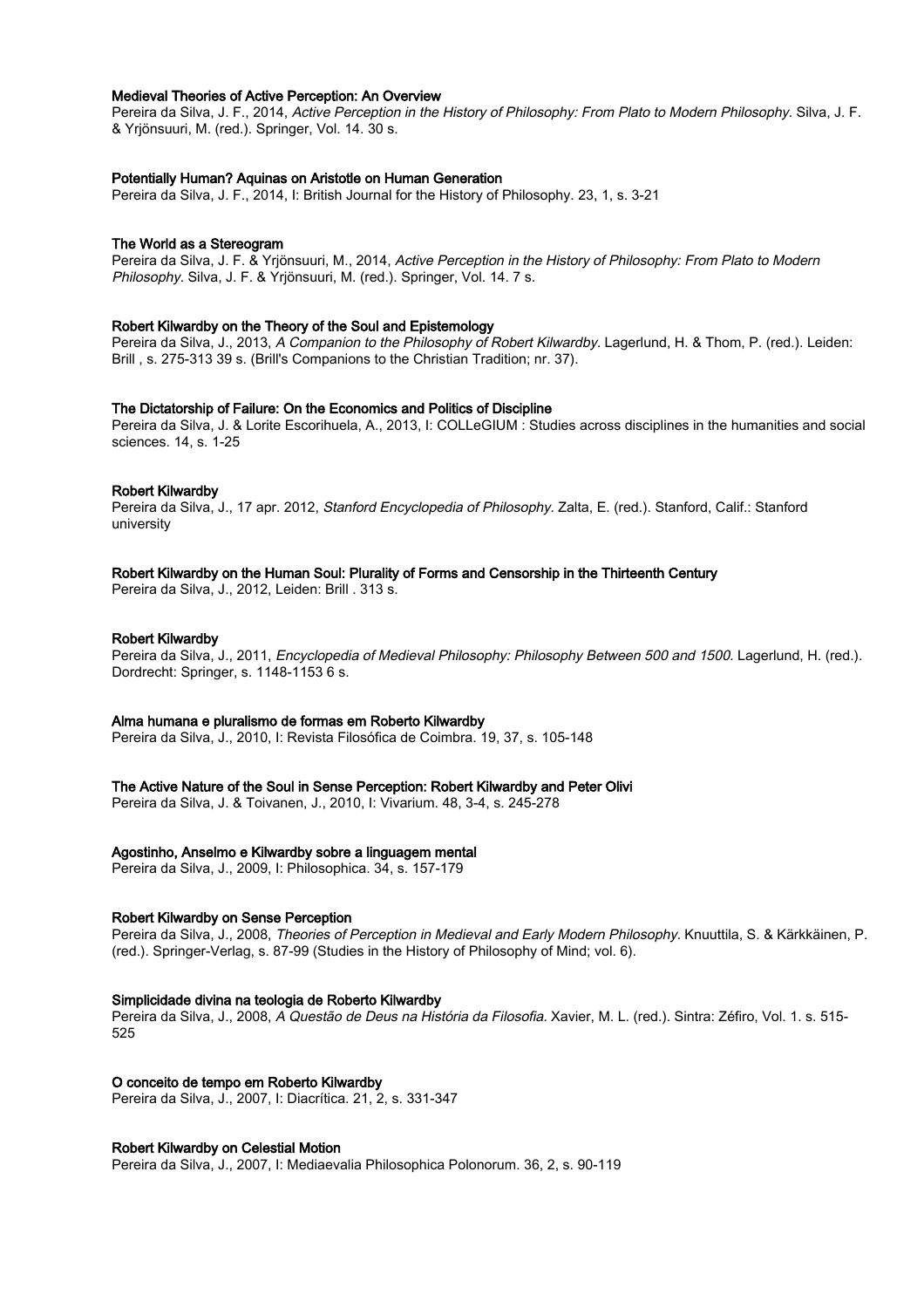## Conceptual Relations in Hugh of St. Victor's Thought

Pereira da Silva, J., 2006, Frontiers in the Middle Ages. Merisalo, O. (red.). Brepols, s. 73-86 (Textes et Études du Moyen Âge; nr. 35).

#### Teologia e teoria das ciências em Hugh de S. Victor

Pereira da Silva, J., 2002, I: Mediaevalia. Textos e Estudos. 21, s. 21-36

# Aktiviteter

## Avdelningen för filosofi, historia och konstforskning (Organisation)

Hanna Korsberg (Ordförande), Arto Haapala (Styrelsemedlem), Maria Lasonen-Aarnio (Styrelsemedlem), Filipe Pereira da Silva (Styrelsemedlem) & Simo Kyllönen (Styrelsemedlem) 8 feb. 2022 → 7 juni 2022

### World Congress of Philosophy

Filipe Pereira da Silva (Närvarande) 19 aug. 2018

## Leeds International Medieval Congress 2018

Filipe Pereira da Silva (Närvarande) 4 juli 2018

#### Individuação e Distinções em J. Duns Scotus

Filipe Pereira da Silva (Handledare) 17 jan. 2018

#### The Psychology of Incarnation in Thirteenth- and Early Fourteenth Century Theology

Filipe Pereira da Silva (Handledare) 3 nov. 2017

### For the Sake of Knowledge: Augustine on Human Perception

Filipe Pereira da Silva (!!Speaker) 27 okt. 2017

#### MAC: Modelos Activos de Cognição

Filipe Pereira da Silva (!!Speaker) 3 okt. 2017

## Special session: One World, Differing Perceptions at the XIV International International Congress SIEPM

Filipe Pereira da Silva (Ordförande i organisationskommitté) 26 juli 2017

## Augustine on Perception

Filipe Pereira da Silva (!!Keynote speaker) 15 juli 2017

## Perception, knowledge and assimilation

Filipe Pereira da Silva (Ordförande i organisationskommitté) 12 juni 2017

#### Knowledge as Assimilation

Filipe Pereira da Silva (Ordförande i organisationskommitté) 9 juni 2017 → 11 juni 2017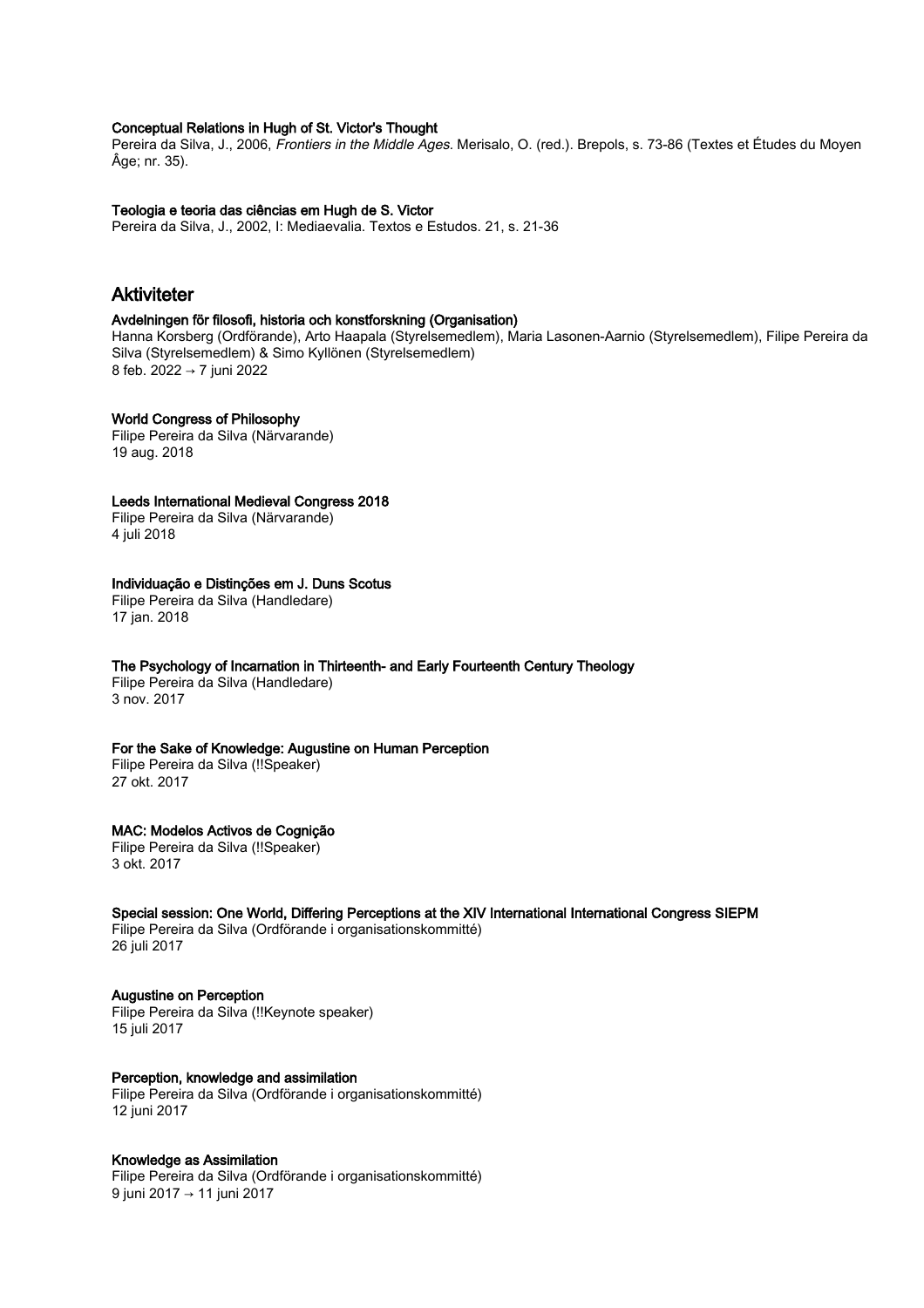University of Lisbon

Filipe Pereira da Silva (Besökande forskare) 1 maj 2017 → 9 juni 2017

The Chameleonic Mind: Medieval Augustinians on the Activity of Perception

Filipe Pereira da Silva (!!Speaker) 7 apr. 2017

Active Perception and Imagination. Nonconceptualism in Kant's Theory of Perception

Filipe Pereira da Silva (Handledare)  $2017 \rightarrow ...$ 

## British Journal for the History of Philosophy (Tidskrift)

Filipe Pereira da Silva (Referentgranskare) 2017

## Recherches de Theologie et Philosophie Medievales (Tidskrift)

Filipe Pereira da Silva (Referentgranskare) 2017

## The Psychology of Incarnation in Thirteenth- and Early Fourteenth Century Theology

Filipe Pereira da Silva (Handledare) 2017

## PHILO-SOPHY AND HIS-TORY OF OPEN SCI-ENCE #PHOS16

Mikko Tolonen (Ordförande i organisationskommitté), Leo Lahti (Viceordförande för vetenskaplig kommitté), Jose Filipe Pereira da Silva (Viceordförande för vetenskaplig kommitté) & Viivi Esteri Lähteenoja (Sekreterare i organisationskommitté) 30 nov. 2016 → 1 dec. 2016

## Reason and Perception

Filipe Pereira da Silva (!!Speaker) 19 maj 2016

## Problems of Perception

Filipe Pereira da Silva (!!Speaker) 18 maj 2016

## Augustinianism-Averroisant and the Activity in Perception

Filipe Pereira da Silva (!!Speaker) 2016

## Comments on Richard Whatmore, What is intellectual History?

Filipe Pereira da Silva (!!Speaker) 2016

# Comments on paper Literary Representations of the Senses by Professor Elizabeth Robertson

Filipe Pereira da Silva (!!Speaker) 2016

## Medieval Augustinian Desire

Filipe Pereira da Silva (!!Speaker) 2016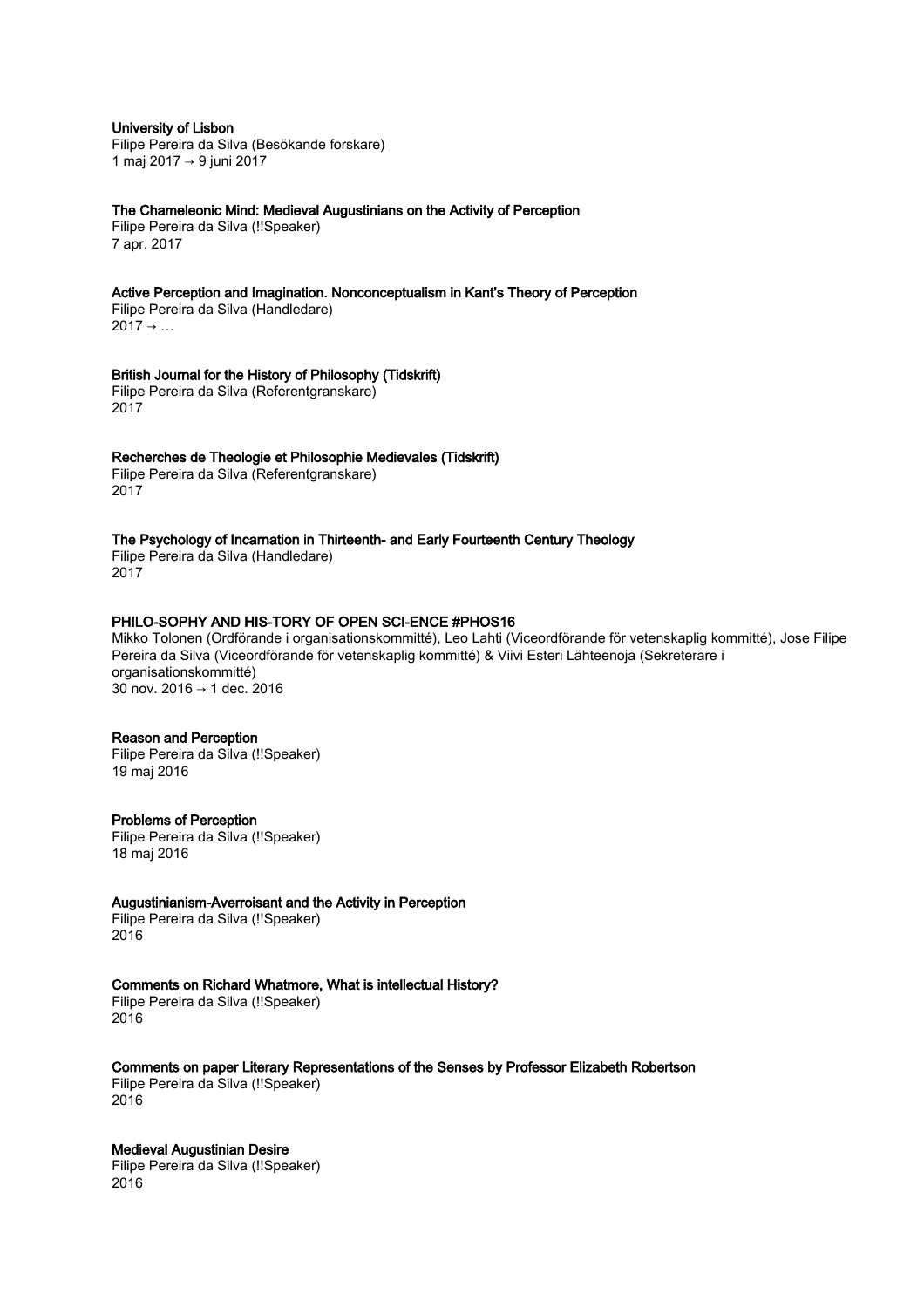## Medieval Augustinians on Intentionality

Filipe Pereira da Silva (!!Speaker) 2016

Metaphysics of Sense Perception in the Conimbricensis de Anima Filipe Pereira da Silva (!!Speaker)

2016

Objects as Occasions: Medieval Perspectives for Early Modern Suggestions

Filipe Pereira da Silva (!!Speaker) 2016

Perception and Metaphysics Jose Pereira da Silva (Närvarande) 2016

## Recherches de Theologie et Philosophie Medievales (Tidskrift)

Jose Pereira da Silva (Referentgranskare) 2016

## Stop Making Sense(s): Late Medieval and Very Late Medieval Theories of the Internal Senses

Filipe Pereira da Silva (!!Speaker) 2016

# To see and Be: On Medieval Perception

Filipe Pereira da Silva (!!Speaker) 2016

# Vision and Discrimination: Late Medieval Perspectives

Filipe Pereira da Silva (!!Speaker) 2016

## ERC StG & CoG Application Workshop Mentor, City Centre Campus

Filipe Pereira da Silva (Deltagare) 2015 → 2017

## The Concept of Cosmos in Milesian Philosophy

Filipe Pereira da Silva (Handledare)  $2015 \rightarrow 2017$ 

# Priser

Tuhat-Prize Pereira da Silva, Filipe (!!Recipient), 2018

# Projekt

#### Augustinian Natural Philosophy at Oxford and Paris ca. 1277 Pereira da Silva, F. 01/09/2020 → 31/08/2024